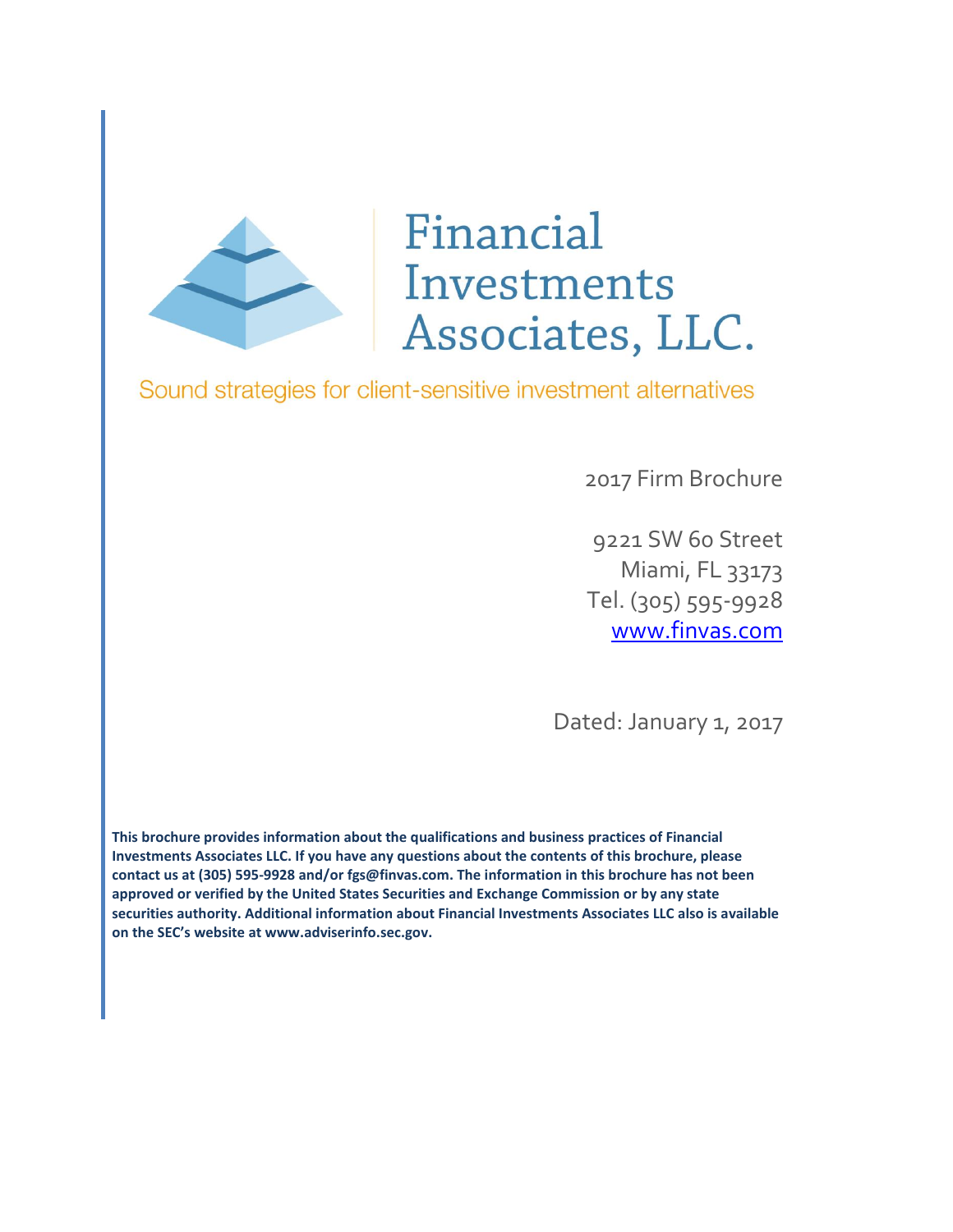## *Table of Contents*

| <b>Investment Profile</b>        | Page 2    |
|----------------------------------|-----------|
| <b>Investments</b>               | Pages 2-3 |
| <b>Strategies</b>                | Page 4    |
| <b>Information Sources</b>       | Page 4    |
| <b>Education and Background</b>  | Page 5    |
| <b>Advisory Services</b>         | Page 6    |
| <b>Fee Structures</b>            | Page 6-8  |
| <b>Ethics</b>                    | Page 9    |
| Custody                          | Page 9    |
| <b>Clearing</b>                  | Page 9    |
| <b>Other Business Activities</b> | Page 10   |
| <b>Final Disclosures</b>         | Page 10   |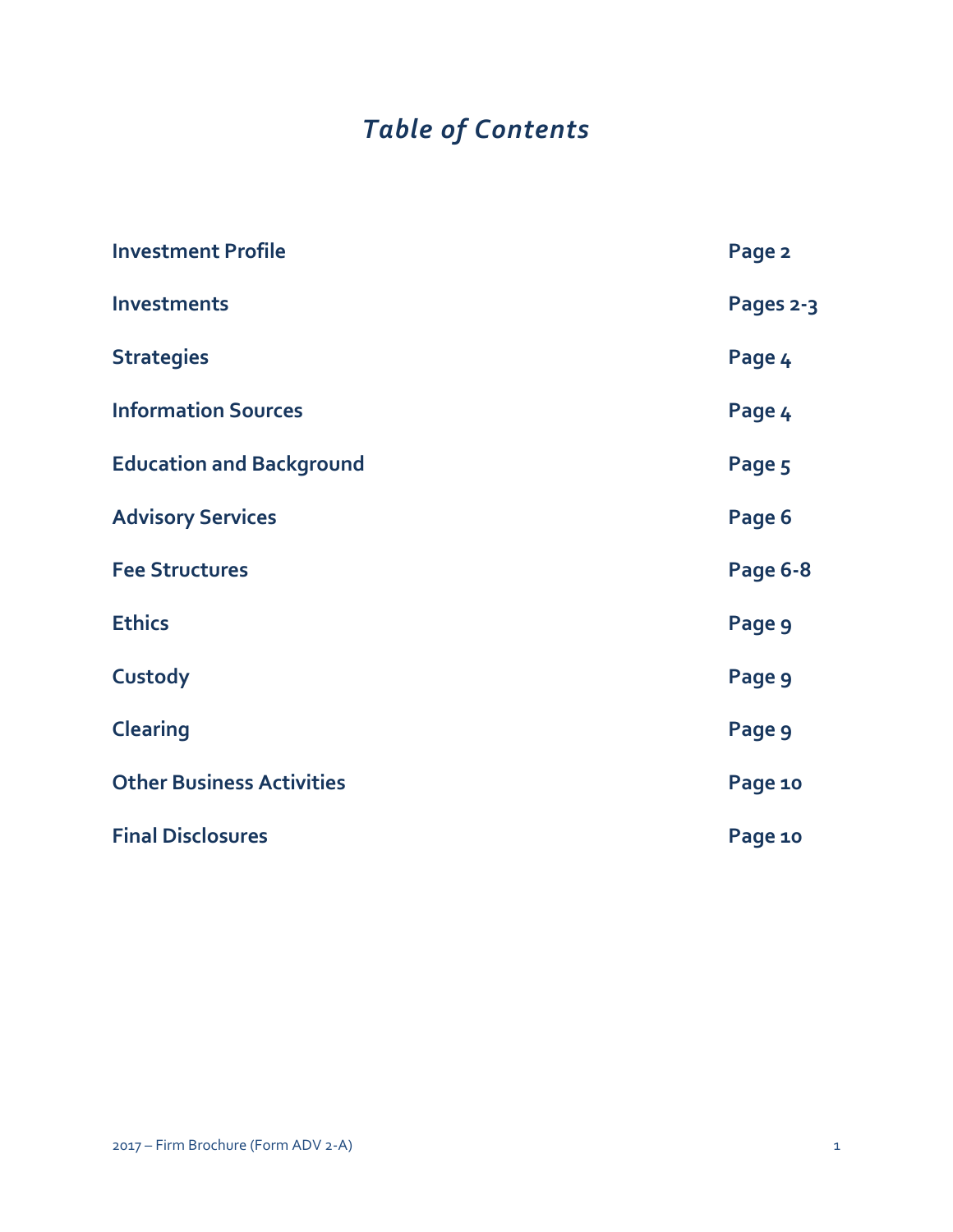## **Investment Profile, Investments, Strategies, Information Sources, Education, and Background**

The firm is registered in the State of Florida since January 2010. Francisco Gonzalez-Soldevilla is the firm's founder and the managing director. No one else has any personal or institutional interest in the firm. The firm works individually with clients addressing the specific concerns of each, working to meet individual financial goals.

The firm is not engaged in the distribution of insurance products. However, the managing director has been in the insurance industry over 40 years and he personally represents different life and health insurance companies as a licensed agent. His insurance-related work is a personal pursuit that remains completely disconnected from this firm.

#### **How We Work With You**

When working with you as a client, we set out to assemble a financial profile. We use information that you give us and record your answers in forms we use to understand you, your background, and your goals as our client. This data used serves us in part to satisfy the industry's requirements, ensuring that your assets come from legitimate sources and don't stem from criminal activities, but also to form an accurate picture of your financial condition, identify your financial goals, create different time horizons for your individual goals to work out, and to develop an understanding of how much risk you are willing to accept with the structuring of your investments in our joint effort to reach your financial goals.

Because your needs change with time, when we sit down with you to discuss our progress, we verbally confirm the information initially developed or you notify us of changes, we will make notes in our files to guide our assessment. At each meeting, we will bring up the risks we perceive so you clearly understand the dangers that could side-step your financial goals despite our best intentions. We take these steps to assist you with your financial decisions because we will never change anything in your account without your prior authorization verbally over a phone conversation or through written correspondence.

We recognize that we live in a world where risk is everywhere. For this, we want to feel that you clearly understand the markets, the market conditions, and the political currents that could undermine our expected returns, produce unwelcome losses, and alter your timeline to achieve intended results. Because all of life is change, we try to explain clearly that change and risk are an integral part of every investment transaction, so we talk about this regularly.

Products become obsolete. Innovation derails expectations. Sector performance alternates and volatility erodes confidence along the way. Ignorance may be bliss for some, but it is also the culprit for broken dreams and failed results. We emphasize that you must become a wellinformed investor to remain abreast of situations to determine the best approach to realize your goals.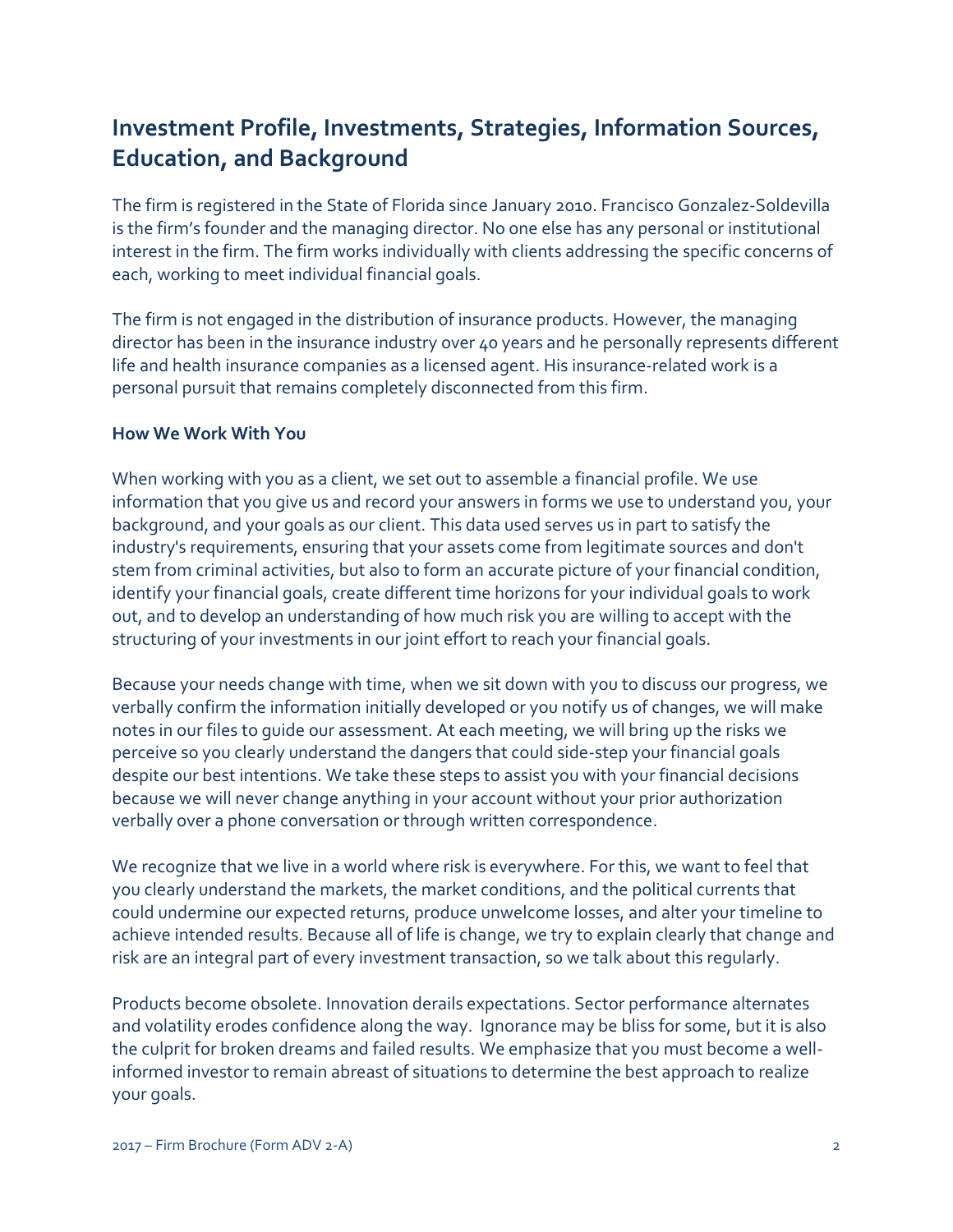While we work with you, we always refer to your investment objectives and your timeline for their realization. Since as we've stated before, we do not invest without sharing with you our reasons to recommend any course of action, we will inform you often of alternatives, yet the final decisions are always yours to make. When we present you with alternatives, again, we will not take any action until you express your direct instructions.

We request that you pay our fees directly. We want you to remain involved in the investment process and to be aware of how we earn our fees. Ideally, you will always write us a personal check to cover our fees. At times, you may choose instead to give us a signed Letter of Authorization that we will present to the custodian of your assets to withdraw our fees from the available funds in your account.

When investing your assets, we use a combination of financial instruments. The combination varies according to your individual investment profile. Again, for emphasis, when we place your money to work, we want to know that you are aware of how your portfolio is structured. We will follow an asset allocation that you reviewed and approved beforehand.

We strive to offer investment advice that follows industry-accepted guidelines as to allocations, percentages of participation, sectors, and prudent-man considerations. We only act in the manner of what a prudent man would do if facing a similar situation. As we invest your assets, we evaluate your needs for cash, your personal goals, the issues that worry you, the time span we discussed with you, and your level of tolerance for risk.

The financial instruments we will use are:

- Exchange-listed securities
- Foreign issuers
- Warrants
- Corporate debt securities
- Commercial paper
- Certificates of Deposit
- Securities traded over-the-counter
- Municipal securities
- United States government securities
- Option contracts on securities
- Mutual funds
- Exchange Traded Funds

Our Managing Director, who is our sole investment adviser representative, is well experienced in the creation, protection, and growth of capital as well as in its orderly transfer between generations. During our time in the industry, we have experienced good and bad times in the domestic and global marketplaces, in up and down markets, in smoother and more volatile and difficult times. We try to avoid losses, but you should understand that market volatility and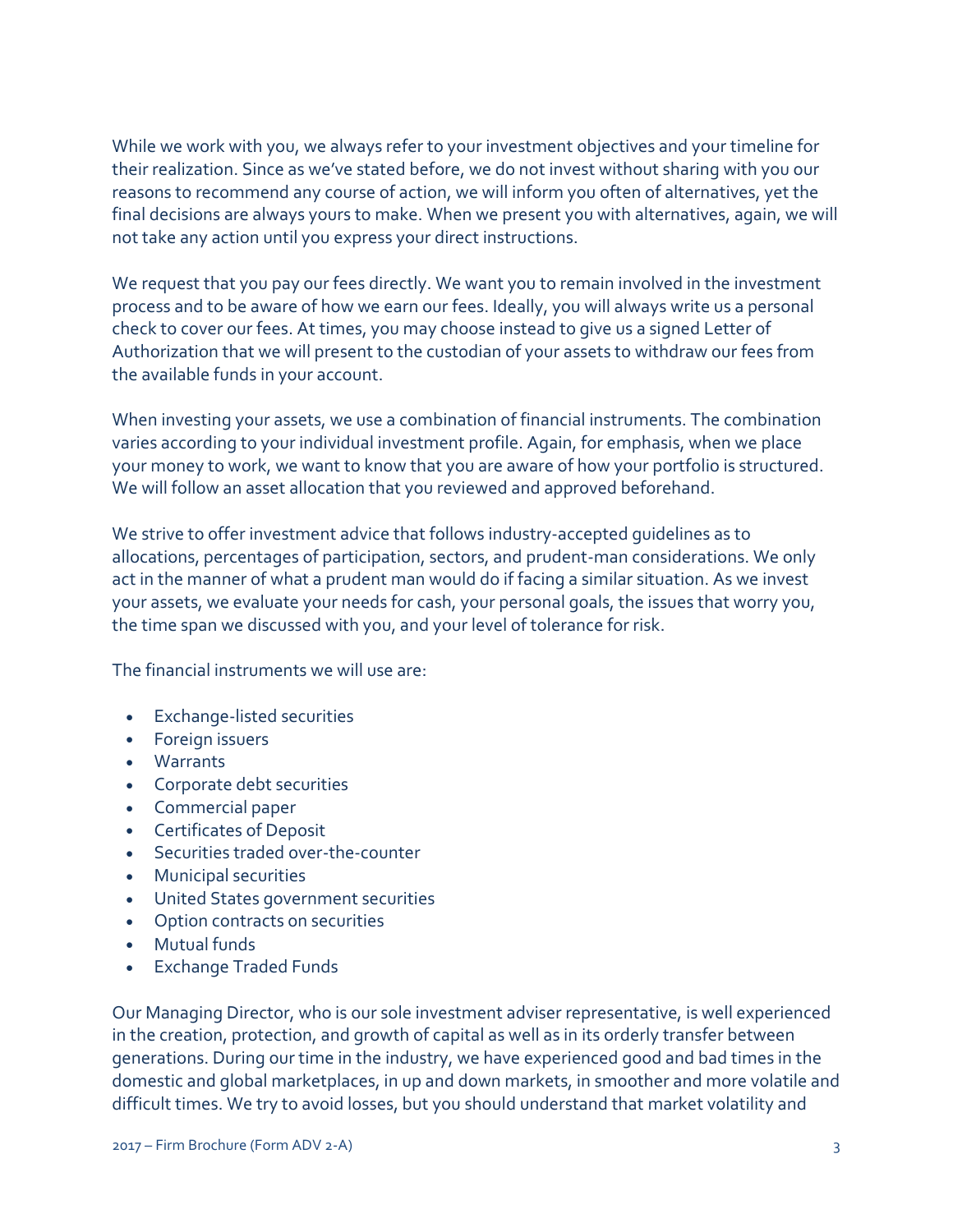unwelcome investment losses will still impact your financial goals because no one can foresee the future. In essence, it is impossible to eliminate risk altogether. We understand hedging strategies, investment alternatives, asset allocation models, structured investment products, foreign exchange, and financial instruments carrying investment promises and returns from government and publicly traded corporate entities, but losses are part of the investment process and we try to deal with them according to your risk level of comfort. We are comfortable accepting your instructions and restrictions on the manner you want your investments structured.

At present, we have \$7 million in assets under management and none of it is with discretion. Discretion means we buy and sell in accounts without having to consult the client first. We never use discretion when handling client investments. All our transactions are clearly discussed with our clients before any asset is bought or sold. This means we must connect with each other and our access to you is as essential to our relationship as your access to us.

If your needs warrant it, we may connect you directly with investment managers for separately managed accounts, multi-strategies funds of funds or we may form strategic relationships to enable us to provide the quality of service we know you expect. We always strive to meet your short and long-term financial goals by taking orders from you to do exclusively what is best for you and your individual goals.

While investment advice is geared to individuals, their own personal goals and investment profiles, there are many instances where investment profiles overlap one another. Financial instruments are not unique. They are readily available in the marketplace and everyone has access to them.

It could happen that our associates may buy and sell securities in their own portfolios they also recommend to you and other clients at the firm. There will be instances where your investment portfolio holds securities that we also hold in our portfolios. Our trading of similar securities or the duplication of portfolios is not done to benefit or hurt you or anyone else in any manner.

The size of our firm and the value of all our investments in particular securities would not be sufficient to move the market. We do not offer proprietary products or in any manner try to imply that the products or services we deliver are unique to our firm. Our only claim is that we always place your needs and the quality of our services above any other concern.

#### **Our Investment Strategies**

In the course of our work, we use the following investment strategies to implement any investment advice we give you and our other clients:

- Long term purchases
- Short term purchases
- Trading securities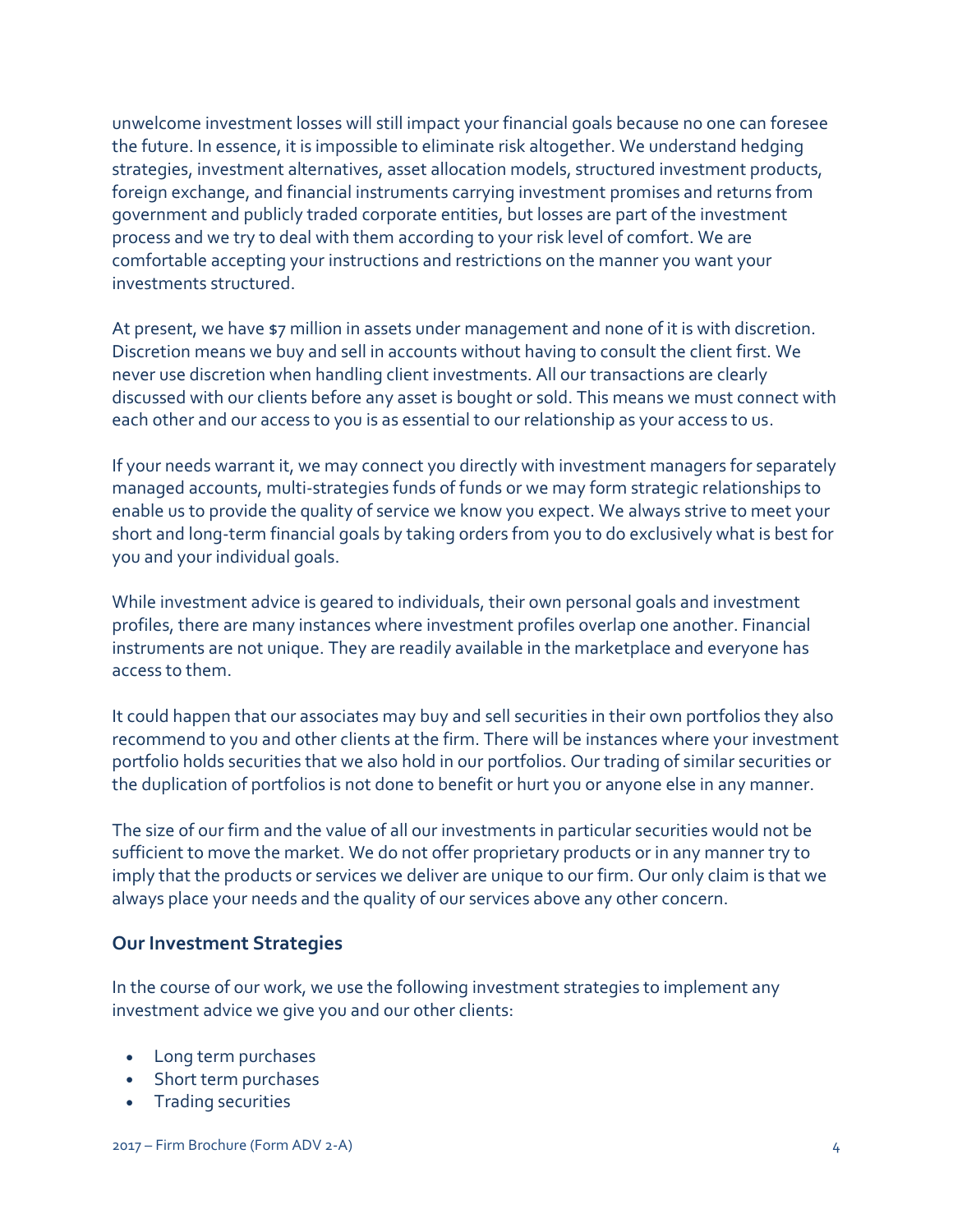- Short sales
- Margin transactions
- Option writing, including covered options, uncovered options or spreading strategies

## **Our Sources of Information**

In our operations, we use printed and digital media. We use newspapers and magazines, research materials prepared by others representing their information as authentic and unbiased. We also often use corporate rating services to support our asset allocation strategies and suggestions.

Since Financial Investments Associates LLC does not engage in proprietary analysis or research, we use and rely on readily available publications to remain abreast of domestic and global newsworthy developments. The information we access includes political, economic, and securities markets information. Some of these publications reach us through direct subscription and others are readily available in print or accessible on the Internet. The sources of our information are all open to subscribers and the public in general. We do not represent having exclusive sources of information or conducting individual due diligence because we use listed funds and other securities where the oversight lays on the different regulating bodies that oversee their operations.

Because we don't conduct our own research, we must find our data in published sources to remain abreast of financial conditions in the marketplace. We choose to use third-party data. Any third-party research made available to us would also be available to you as our client upon request. We will happily provide you links to the data if you request it and often without your request we will share the information we find important and worthy of notice.

## **Education and Background**

Francisco Gonzalez-Soldevilla, born in 1947, is the firm's founder and Managing Director. He attended the University of Miami and received a Bachelor of Arts in 1970. From 1970-1973 he attended the University of Miami's graduate school seeking a Master in French language and literature. In 1996, he received a Master of Arts in Hispanic Studies from Florida International University.

While he taught foreign languages for three years immediately after graduating from college, in 1972 he began his career in the financial services industry as a special agent with John Hancock Mutual Life Insurance Company. After several years of on the job training and personal production, he established his own insurance agency in 1980, servicing professionals and small entrepreneurs, particularly to address employee benefits, as he delivered solutions for personal financial security, retirement, and estate planning. He worked with private and commercial clients of different sizes and financial resources seeking to establish, fund, grow, and service qualified retirement plans, selective pension plans, as well as group life, health and disability benefits. In 1989, he sold the company, returning for a seven-year period to the high school and college academic world.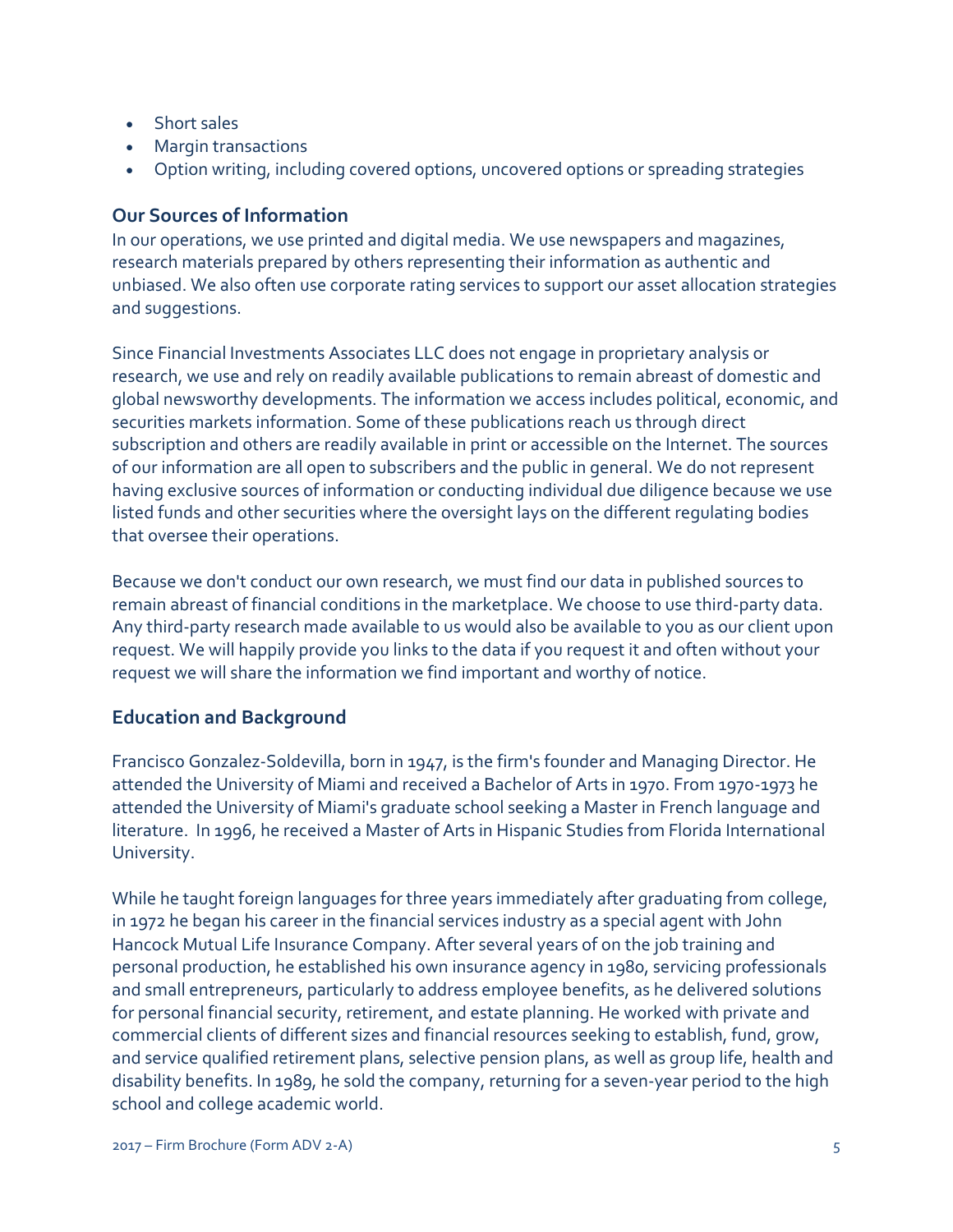In 1997 he returned to the financial services industry with Prudential Securities where he remained until 2002, when he resigned as Sales Manager to become Senior Vice-president and Sales Manager at a Miami-based, smaller, independent broker dealer. As Director of Sales and Products at the firm, he worked and oversaw the operations of the firm as one of its principals. In 2008 he resigned to become Branch Office Manager at the newly formed Miami branch of a foreign-owned broker dealer until May 2009.

These firms were registered broker dealers. The scope of their business plan did not include a fiduciary responsibility to their clients. Realizing the inherent conflicts of interest that exist between a broker dealer and its clients motivated our managing director to establish Financial Investments Associates, LLC as a firm with the guiding principle of assisting investors like you looking for unbiased and tailored advice from professionals like us in the financial industry.

When we want to grow, we would look for associates with a college degree. We want advisors to have finished college with a degree because we believe it's a high achievement. We believe a college degree gives evidence of a person's ability to follow a long path that requires social interaction, determination, concentration, dedication, patience, effort, persistency, and the clear desire to achieve something often difficult over the course of several years. We would also look to bring into our association individuals with a track record that shows extensive experience in banking, investments, and who through the years struggled to be successful under different market conditions in the domestic and international arena.

## **Advisory Services, Fee Structures, and Ethics**

At Financial Investment Associates LLC, our only objective is to provide you investment advice and investment supervision in an environment that is free from conflicts of interest. We work to serve our clients' best interests in what is known as a fiduciary capacity. We undertake our fiduciary responsibility very seriously and remain determined to deliver our best quality of service while we focus on the responsibilities we have to you as a client. As we have stated previously, we are independently owned and operated, without undisclosed affiliations with any other company or group. Our only consideration when working with you as a client is what is best for you.

Our firm does not receive revenues from sources that we keep secret or unpublished. We disclose all our fees and the manner in which we earn them. Our clients are our only source of revenue at Financial Investments Associates LLC. We generate revenues in one of three ways and our clients freely decide which one of our payment structures is best suited for what they have in mind.

- 1. A sliding scale for a rate based on a client's total assets under management at the firm
- 2. A fixed fee of \$150 per hour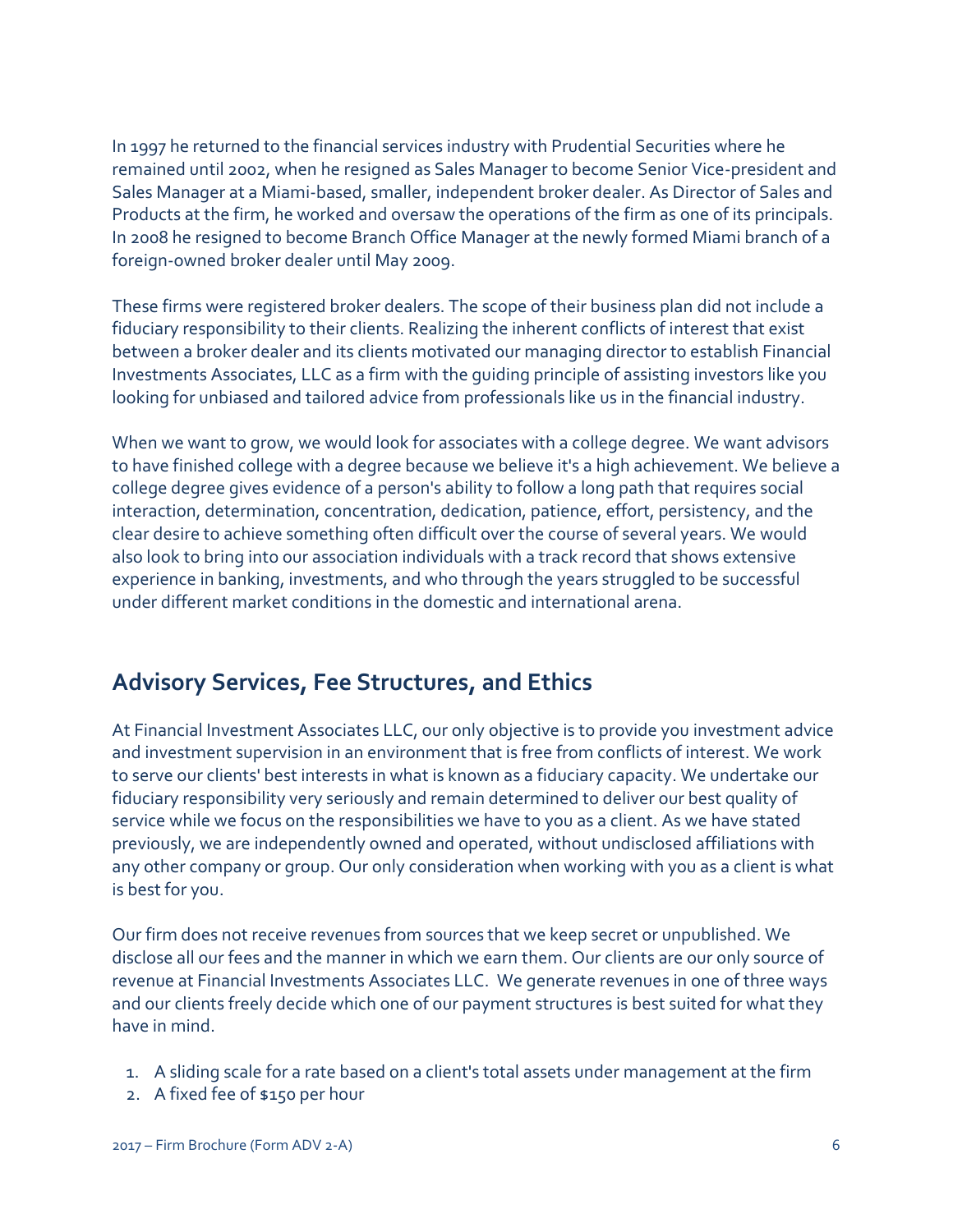- 3. A fixed fee of \$450 for an instructional session covering financial literacy; a presentation on financial products and investment alternatives well-suited for the small investor who wants to go at it alone after a couple of helpful and informative sessions.
- 4. We do not operate with performance-based fees.

If you choose to establish a non-discretionary investment relationship with us and our advisor associate, you must sign a written agreement. The document explains how we work, the services we provide, and our fee structure. This agreement would entitle you to receive quarterly follow-ups and reviews together with direct telephone access to our adviser associates as often as you deem necessary. However, you do not have to execute our advised strategies through our direction. You could do it yourself or find any other broker dealer of your choice to execute the trades. We do not derive any revenue from the execution of trades the sale of mutual funds or in any manner benefit from your trades. Again, our only source of revenue comes from you in the form of fees.

Under our non-discretionary investment management form, our fees are based on percentages of the total assets you ask us to manage. Our fees are due on a quarterly basis, on the first day of every quarter, beginning on the first day in January, April, July, and October every year, as long as we continue to manage your assets. If you wish to end our relationship and withdraw your assets from our management, your request to end our joint work will generate a refund of un-earned fees that we calculate on a pro-rata basis. You will receive a refund at the address you give us for written communications by the 15th day of the following month after you let us know that you want to stop our joint work.

Under our agreements, our fees are payable in advance. If you choose the non-discretionary investment management agreement, our fees for the quarter are based on the total amount of assets that we manage for you according to the schedule that follows.

- On the first \$500,000.00 of assets, our quarterly fee is one quarter of one percent,  $(0.25\%)$
- If the assets you give us to manage fall between \$500,000.01 and \$999,999.99, our quarterly fee is eighteen and three-quarters basis points, (0.1875%)
- If your assets under our management fall between \$1,000,000.00 and \$1,999,999.99, our quarterly fee is twelve and one half basis point, (0.125%)
- If your assets under our management exceed \$2,000,000.00, our quarterly fee is ten basis points, (0.10%)
- If your assets under our management exceed \$3,000,000.00 our quarterly fee is negotiable.

On the last day of every quarter, we take the value of your portfolio and apply the appropriate rate as shown above to the total sum we manage to arrive at the total fee you will owe us for the next quarter. We are due our fees when your assets appear to grow as expected, but also when your assets appear to lose market value. It's how the regulations of our industry dictate. As we explained, we prefer that you pay us by writing a check, but if you request, we will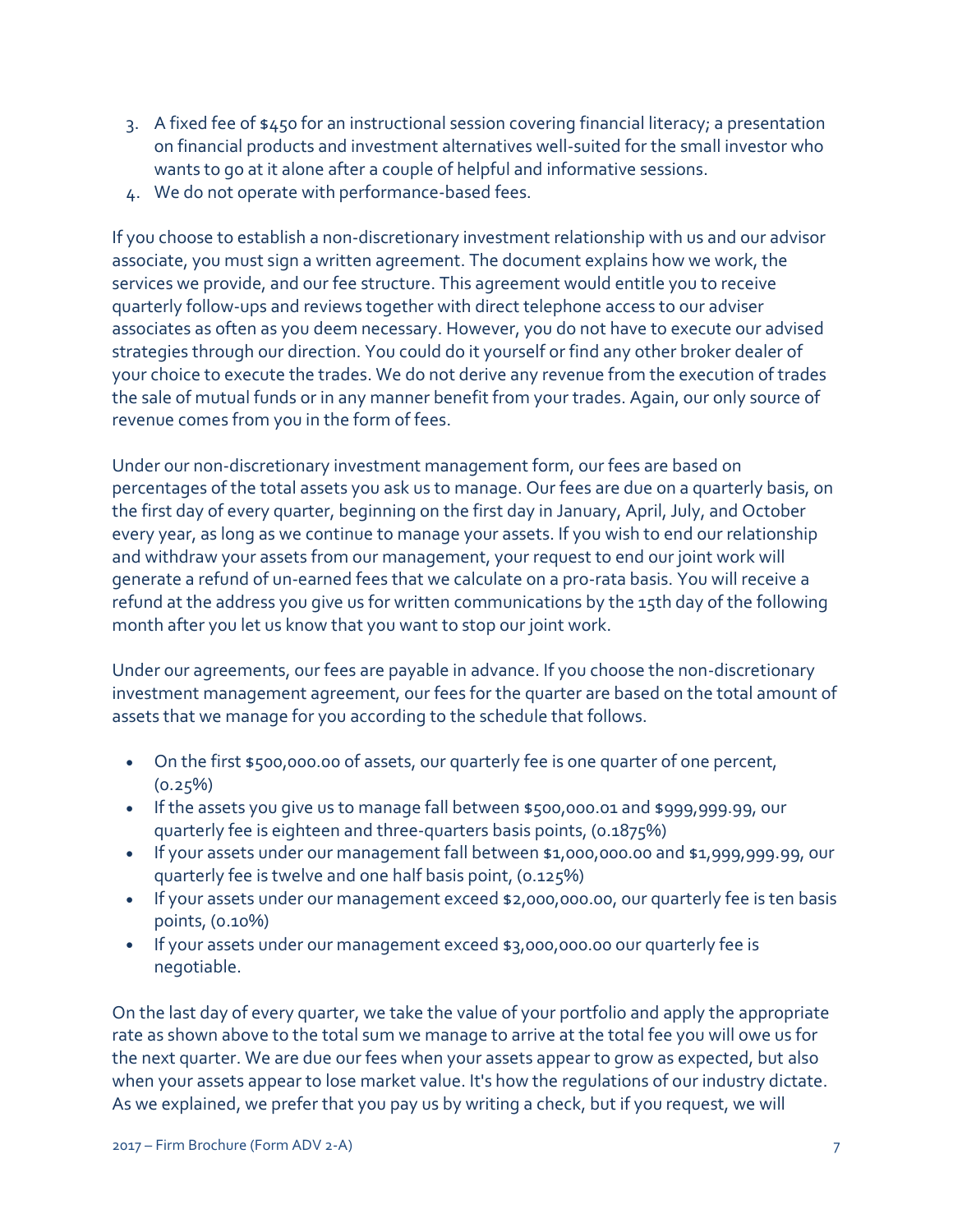accept a signed letter of authority instructing the custodian of your assets to write us a check from your account or if we have an account at the same institution, to transfer from your account to ours the amount you authorize them to pay us.

At any time, we may end our agreement. If you want to stop working with us, you must advise us in written form. We would notify you in a similar manner. Our office address is 9221 SW 60th Street, Miami, FL 33173. The firm's registration number or CRD is #152020.

## **Example**

If on the first of January you bring us \$1,000,000.00 to manage under our non-discretionary investment advisory agreement, we would multiply that figure by a factor of 0.00125 (twelve and one half basis points or 0.125%) to arrive at the sum of \$1,250.00 you would owe us for the ensuing quarter's work.

If our relationship begins any time along the course of a quarter, we would bill for the remaining days of the running quarter at the time the accounts come under our management. Ours is a simple formula, earned on a pro-rata basis, 1/90th for every day of the quarter. We find our fees fair; better than competitive, among the lowest in the marketplace, and consistent with industry standards.

At Financial Investments Associates LLC, we work with you and other clients that may come to us as individuals, trusts, estates, charitable organizations, corporations and other commercial enterprise designations, as well as with pension and profit sharing plans.

## **The Profile of Our Clientele**

Our present clientele consists of individuals with varying amounts of investable assets; some with substantial sums of money to invest while others have considerably less at their disposal. Our firm serves clients with \$25,000 in taxable investment assets and accounts of all sizes for qualified investment money earmarked for retirement. We choose to provide assistance and information across the full sector of investors, less well-to-do and high-net worth individuals, all seeking information and guidance with their finances.

This makes us rather unique for a marketplace where the best-known asset managers working in an investment advisory capacity tend to exclude individuals with fewer resources and opt to work almost exclusively with the very affluent.

For us, it's clear that most investors hold assets that are the product of hard work, where they often grow these assets with difficulty and self-denial only to accomplish the funding of a personal financial goal. Often these savers are unsophisticated and unaware of different ways to position their money to produce results that through the years have tended to yield better outcomes if compared to other asset-building strategies. While historically the financial advice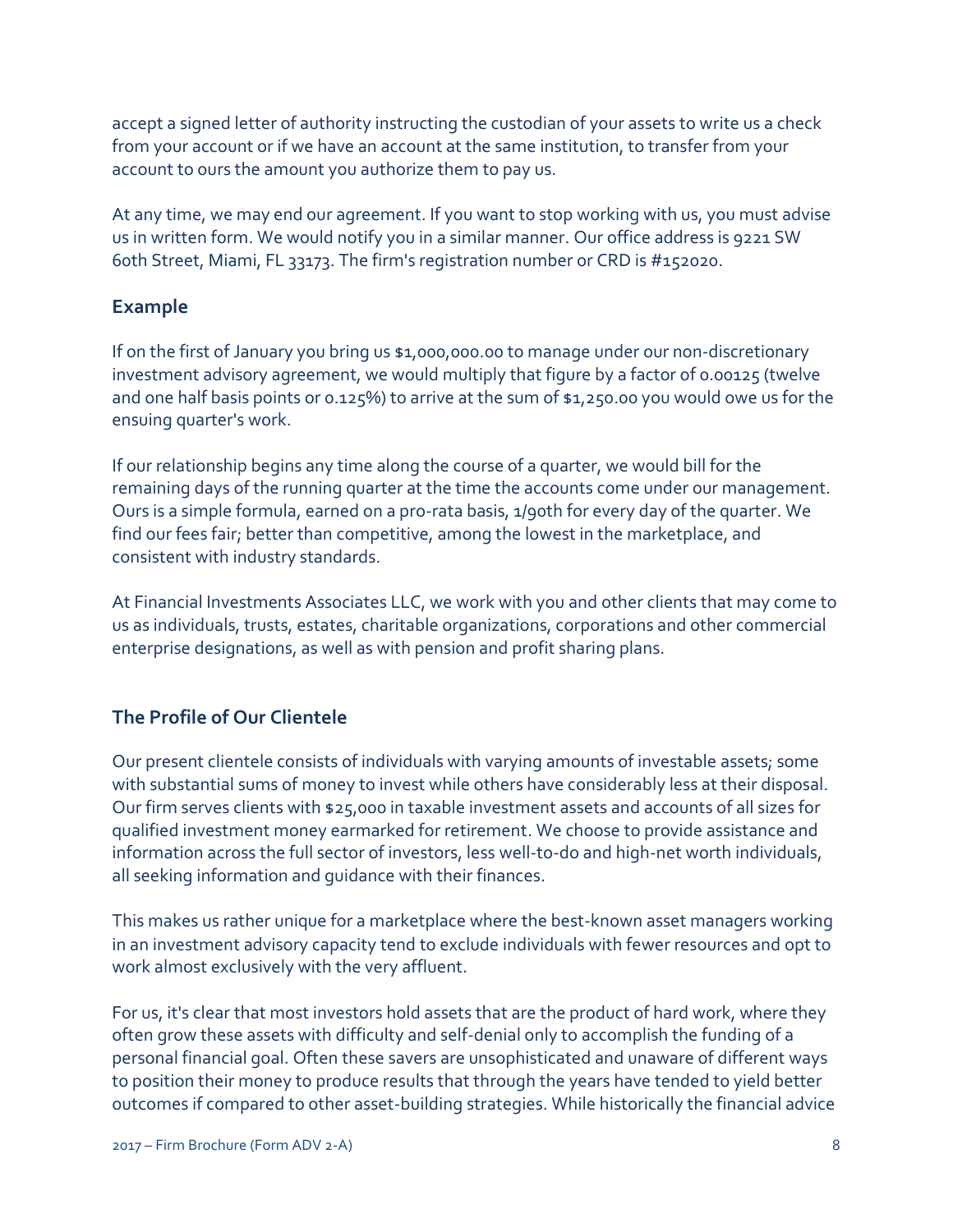arena in general has been more accessible to the high-net worth investor than to the larger group of investors with fewer resources, we set out to help discontinue that trend by making advice and knowledge accessible to all.

Our firm seeks to provide the hard-working investor whose assets are derived from a lifetime of disciplined savings with tools to achieve similar results as the more coveted group of investors with loftier resources. From our perspective, a fiduciary responsibility should always take precedence over company revenues and business strategies when handling investors' capital. Therefore, the way we work explaining, clarifying, and in general educating consumers like you as to products and services available in the marketplace helps everyone to create, preserve, and grow wealth. Our work should benefit anyone wanting to find financial and investment guidance to meet financial goals. We are proud of our timely decision to establish this company to serve investors, providing financial literacy after the economic disaster of 2009.

## **Our Code of Ethics**

We abide by a clearly established code of ethics. We provide you a copy of this document when we first meet and we will provide you additional copies again if you request. The document is titled "Code of Ethics & Standards of Professional Conduct."

Our code of ethics is a five-page document that describes our commitment to hold ourselves to the highest standards of ethical behavior. It explains that we work with integrity, competence, and dignity. It further explains that we encourage others to act in a professional manner that reflects positively on themselves, the firm, and our profession. It also states that we use reasonable care and exercise independent professional judgment in our activities. We embrace carefully the ethical standards published by the CFA Institute.

## **Custody, Clearing, Other Business Activities and Final Disclosures**

At Financial Investments Associates LLC, we do not hold assets under custody. If you bring us your business, you will determine where you want to hold your assets for custody and clearing. You would sign an authorization that gives us access to the capital you want us to work with. This authorization would be limited to buying and selling securities. It would not allow us to move your money away from your account or from your custodian. These forms may be titled *Limited Power of Attorney* or *Trading Authorization*.

If your custodian does not allow us to trade your account because they do not recognize these types of documents, we may explain that we are not able to work with the company you chose initially. Also, if the entity where you prefer to hold your assets charges higher than average fees for our trading transactions, higher than what discount brokers would charge for similar transactions, we may suggest a couple of names of other custodians charging discount rates for the transactions we execute in your account, but the final decision would be entirely yours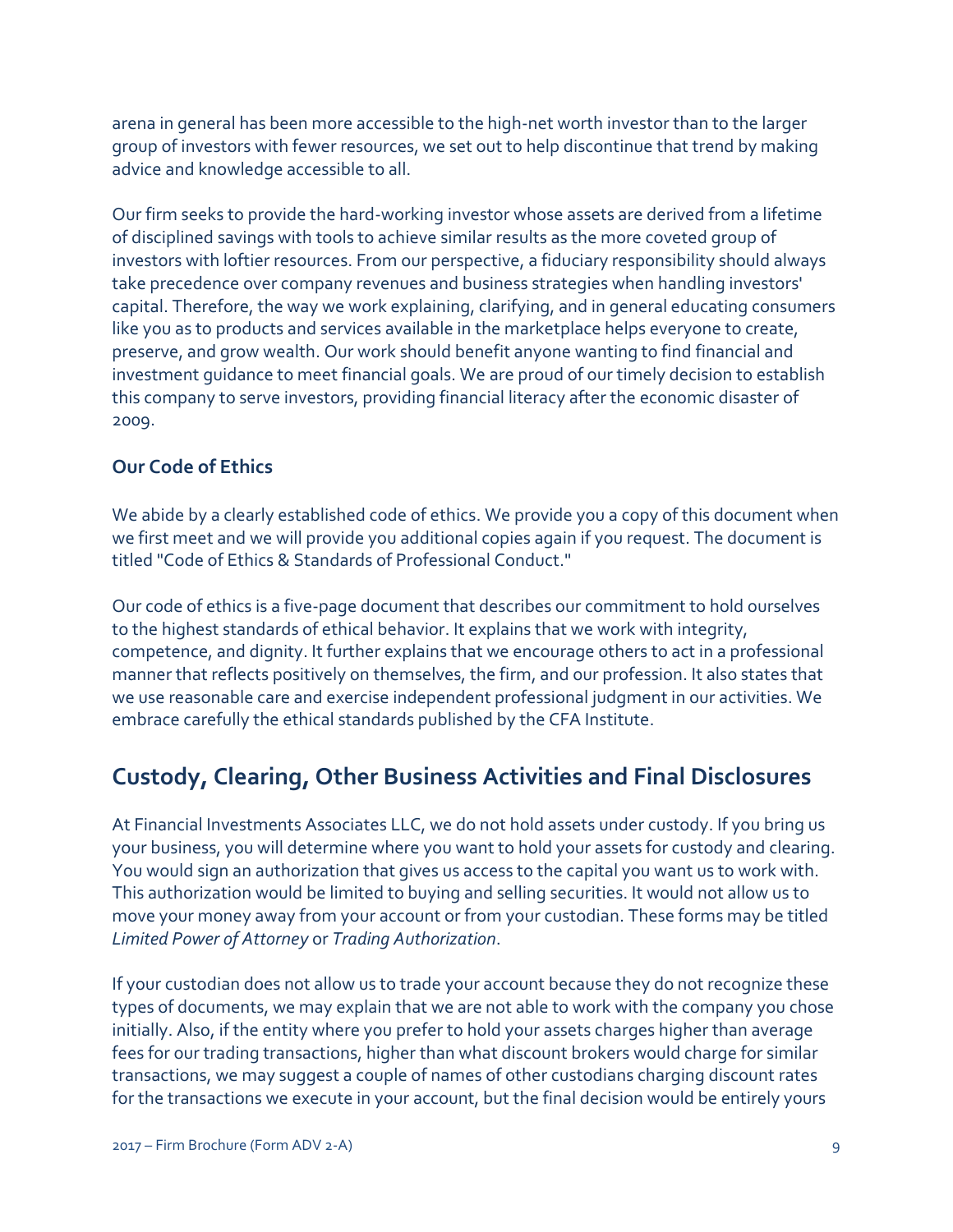to make. We would not bring it up again if we understand that transaction costs are not important to you.

### **Other Business Activities**

There are instances where we operate outside the limits of the investment advisory services, specifically, our managing director in the distribution of insurance products. When this takes place, it is to protect your ability to safeguard your personal income, to prevent the loss of your family's financial support if you disappear prematurely as a breadwinner, or to offer you sensible capital alternatives in the protection of your estate at your death. In all of these instances, you are free to obtain the products he suggests at another firm and through another provider.

If you decide freely to continue with our associate who initially uncovered your needs and offered you the products to resolve them, you will be accepting his services as insurance agent. The revenues he may receive from insurance transactions are separate, distinct, and of a different nature than those of our advisory agreement and the fee structure you selected when you came to us as a client. The purchase of insurance products does not change our fee structure or the management of your investments. Insurance transactions are made outside the field of our firm's services and fee structures.

Insurance is distributed according to individual contracts signed between accepted insurance companies in the State of Florida and an insurance agent. We want to make it very clear and it's why we emphasize that insurance distribution and related transactions are not connected in any way with the services of Financial Investments Associates, LLC. Further, Financial Investments Associates, LLC is not licensed and does not operate as an insurance agency and consequently, does not engage in the sale or distribution of insurance. Insurance products fall outside the scope of our service. Consequently, the commissions the insurance companies pay to their agents and producers together with any and all revenues derived from the sale and distribution of insurance products and services fall outside the scope of business of this firm.

Insurance-related activities in the State of Florida fall under the control of the Office of Insurance Regulations.

#### **Final Disclosures**

We live in a competitive world. Often, foreign clients like to protect their assets by investing in companies outside their local markets in their own countries of origin and of domicile. Many foreign investors often use local advisors for their local concerns in their local currency, but some also request access to US registered firms to handle their foreign assets abroad.

On occasion, Financial Investments Associates LLC may split fees with foreign professionals who refer business to us by introducing their foreign clients to our firm for our investment advice in the US and abroad.